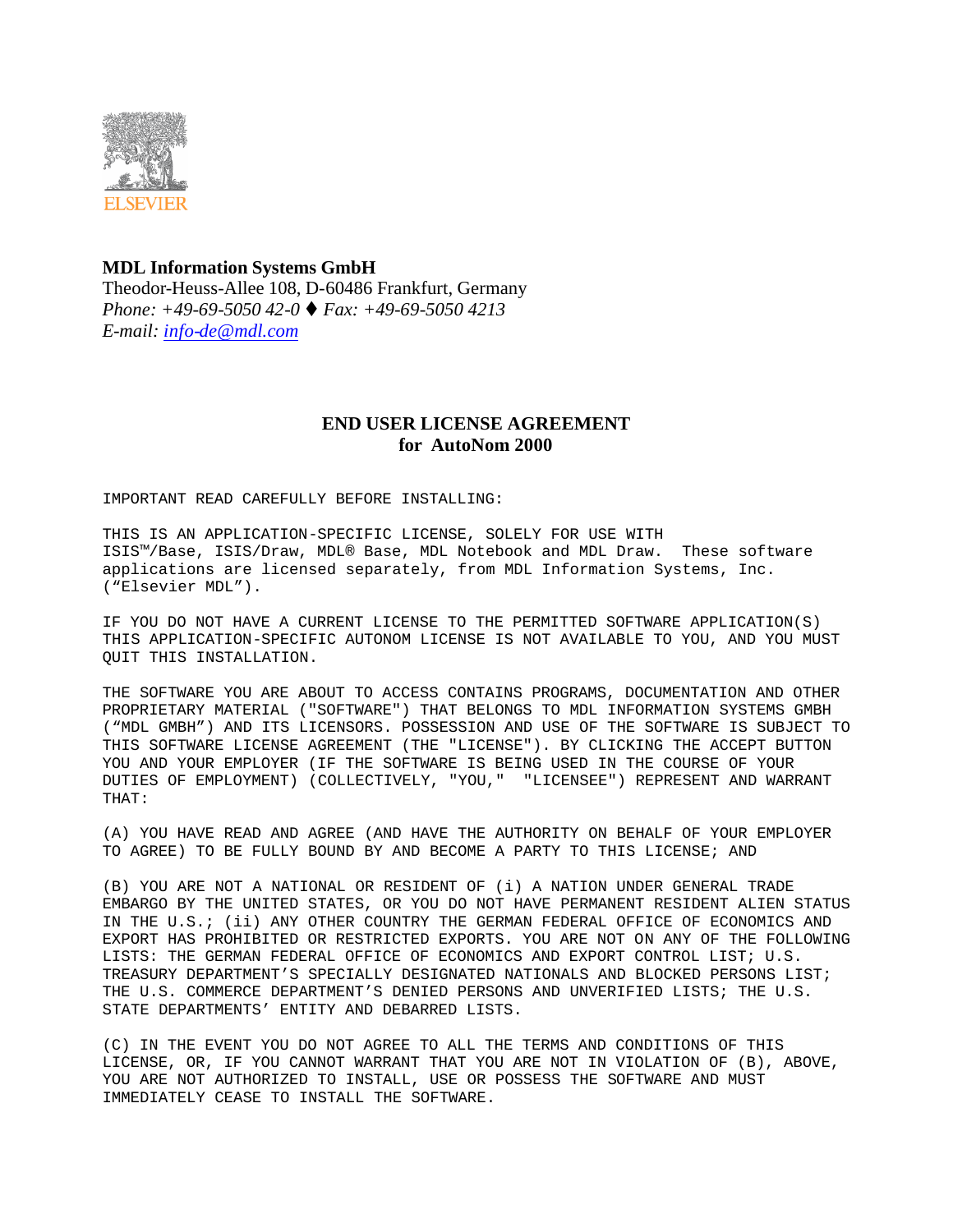1. GRANT OF LICENSE. Subject to all of the terms and conditions of this LICENSE, MDL GmbH grants to LICENSEE a non-exclusive, non-sub-licensable and nontransferable license to use the SOFTWARE, free of charge, and only so long as YOU are a licensed user of Elsevier MDL's software application(s) specified above. If YOU do not fit this description, a separate license to the SOFTWARE is required from MDL GmbH and no license is granted herein. MDL GmbH is not obligated to provide support, updates, enhancements or telephone assistance hereunder.

PERMITTED USES. LICENSEE may:

\* Use the SOFTWARE only on computers that are owned, leased or otherwise controlled by LICENSEE, and only for the use(s) granted herein.

\* Load the SOFTWARE into the computer's temporary memory (RAM).

\* Install the SOFTWARE onto a permanent storage device (e.g., a hard disk drive).

\* Make copies of the SOFTWARE for use as contemplated by this Agreement or for archival or backup purposes only, provided LICENSEE maintains possession of all such copies. All copies of the SOFTWARE shall be subject to the other terms and conditions of this LICENSE.

\* Use the SOFTWARE only for internal use and in conjunction with MDL GmbH's and/or Elsevier MDL's software application(s) specified above.

## NONPERMITTED USES. LICENSEE may not:

\* Electronically transfer the SOFTWARE from one computer to another over a network or use the SOFTWARE on more than one computer simultaneously in a network or multiple-user arrangement, unless otherwise licensed to do so. \* Rent, lease, lend, sell, transmit, or otherwise distribute or dispose of the SOFTWARE or LICENSEE's rights under this LICENSE on a temporary or permanent basis to another person or entity without the prior written consent of MDL GmbH. \* Alter, adapt, translate, decompile, disassemble, reverse engineer or otherwise attempt to discover the source code or underlying ideas, sequence, structure organization or algorithms of the SOFTWARE, create derivative works based upon the SOFTWARE or attempt or permit third parties to do so, except to the extent the foregoing restriction is expressly prohibited by applicable law. \* Remove, modify or obscure any copyright, trademark, and/or any other proprietary notices contained in or on the SOFTWARE.

\* Export, re-export or transfer the SOFTWARE from the country in which it is originally downloaded to LICENSEE, without MDL GmbH's prior written consent. \* Use for any purpose other than use in conjunction with Elsevier MDL's software application(s) specified herein.

2. OWNERSHIP OF SOFTWARE. The SOFTWARE is licensed and not sold. MDL GmbH and its licensors retain all title to and, except as expressly and unambiguously licensed herein, all rights and interests in the SOFTWARE and any and all new releases, updates and enhancements of the SOFTWARE and all intellectual property and proprietary rights in the SOFTWARE throughout the world. MDL GmbH reserves all rights in the SOFTWARE not expressly granted to LICENSEE. LICENSEE acknowledges that the SOFTWARE contains valuable unpublished, proprietary and confidential information of MDL GmbH and LICENSEE shall: (i) keep confidential such information; (ii) disclose such information only to the extent required to use the SOFTWARE under the terms of this Agreement; and (iii) if applicable, bind its employees, consultants, agents and other third parties in writing to maintaining the confidentiality of MDL GmbH's proprietary information in the SOFTWARE.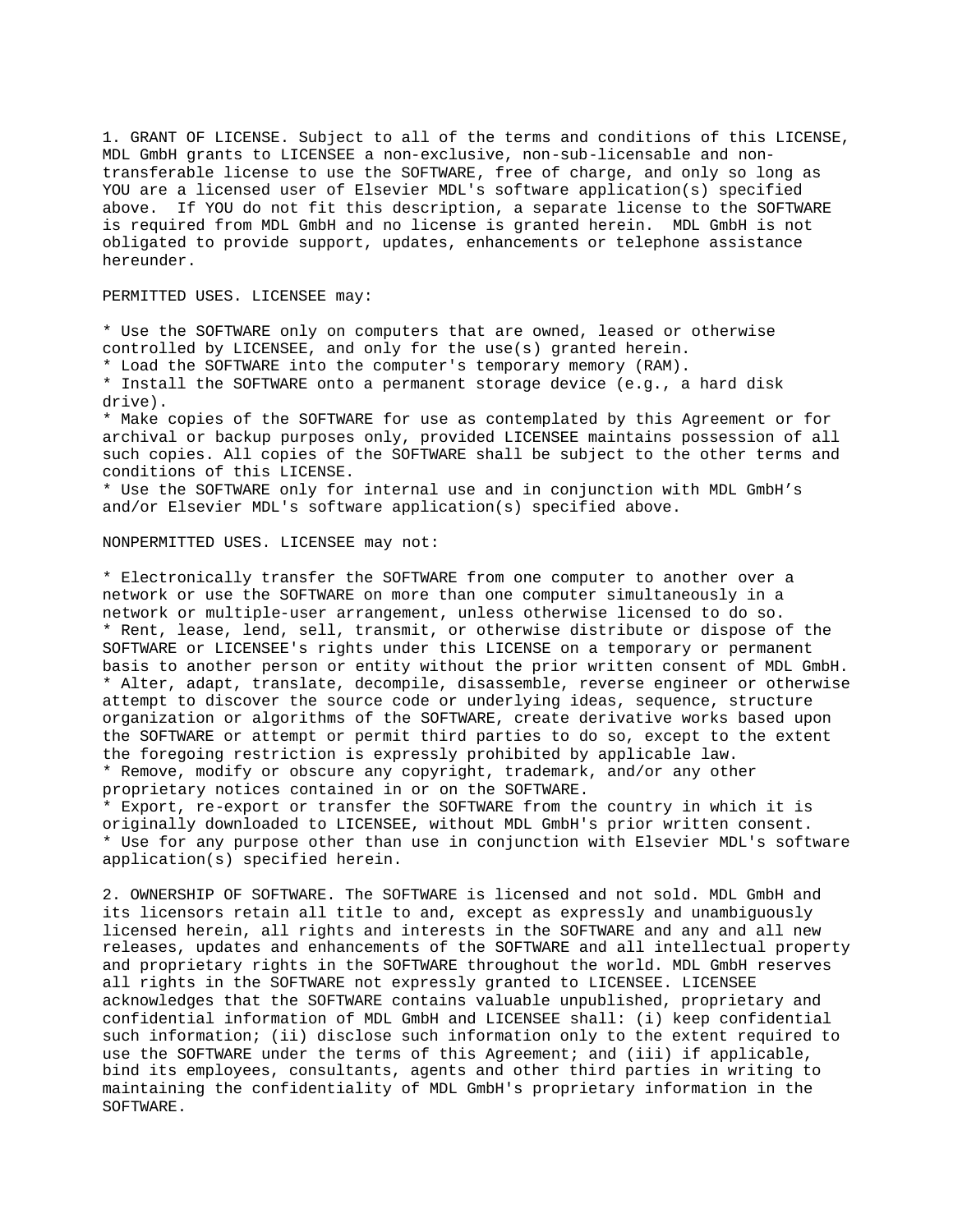3. TERM AND TERMINATION. This LICENSE is effective from the date YOU download the SOFTWARE and will continue until the LICENSE is terminated. THIS LICENSE WILL AUTOMATICALLY TERMINATE WITHOUT NOTICE IF YOUR LICENSE(S) TO MDL GmbH's and/or ELSEVIER MDL'S SOFTWARE APPLICATION(S) TERMINATE(S) OR EXPIRE(S). The LICENSE may be terminated by MDL GmbH with or without notice to YOU in the event that YOU breach any of the terms or conditions of this LICENSE. YOU also may terminate this LICENSE at any time by destroying the SOFTWARE and all copies thereof. YOU agree to erase from your computer all copies of the SOFTWARE and all modified copies, if any, upon termination of the LICENSE. In the event of termination, the following sections of this License will survive: 2, 3, 4, 5, and 7.

4. DISCLAIMER OF WARRANTY. TO THE MAXIMUM EXTENT PERMISSIBLE UNDER APPLICABLE LAW, THE SOFTWARE, IS PROVIDED "AS IS" WITHOUT WARRANTY OF ANY KIND, EXPRESS OR IMPLIED, INCLUDING, BUT NOT LIMITED TO, IMPLIED WARRANTIES OF MERCHANTABILITY, FITNESS FOR A PARTICULAR PURPOSE AND NON-INFRINGEMENT. LICENSEE ACKNOWLEDGES AND AGREES THAT MDL GMBH AND ITS LICENSORS DO NOT WARRANT, GUARANTEE, OR MAKE ANY REPRESENTATIONS REGARDING ABSENCE OF DEFECTS IN THE SOFTWARE, OR THE PERFORMANCE, USE OR RESULTS OF THE USE OF THE SOFTWARE OR ITS CORRECTNESS, ACCURACY, RELIABILITY, CURRENTNESS, OR OTHERWISE. LICENSEE ASSUMES THE ENTIRE RISK ASSOCIATED WITH LICENSEE'S USE OF THE SOFTWARE. SOME JURISDICTIONS DO NOT ALLOW THE EXCLUSION OF IMPLIED WARRANTIES, SO THE ABOVE DISCLAIMER MAY NOT APPLY. THIS DISCLAIMER OF WARRANTY IS AN ESSENTIAL PART OF THIS LICENSE.

5. LIMITATION OF DAMAGES. IN NO EVENT SHALL MDL GMBH, ITS LICENSORS, DEALERS, DISTRIBUTORS, AGENTS, OR EMPLOYEES OR ANYONE ELSE WHO HAS BEEN INVOLVED IN THE CREATION, PRODUCTION, OR DELIVERY OF THE SOFTWARE BE LIABLE WITH RESPECT TO ANY SUBJECT MATTER OF THIS LICENSE UNDER ANY CONTRACT, NEGLIGENCE, STRICT LIABILITY OR OTHER THEORY FOR ANY INDIRECT, SPECIAL, CONSEQUENTIAL, EXEMPLARY OR INCIDENTAL DAMAGES OF ANY NATURE, INCLUDING WITHOUT LIMITATION DAMAGES FOR LOSS OF BUSINESS PROFITS OR REVENUE, LOSS OR INACCURACY OR CORRUPTION OF DATA, COST OF PROCUREMENT OF SUBSTITUTE GOODS, SERVICES OR TECHNOLOGY, LIABILITY OR INJURY TO THIRD PERSONS, AND THE LIKE, WHETHER FORESEEABLE OR NOT, ARISING OUT OF THE USE OR INABILITY TO USE THE SOFTWARE, REGARDLESS OF WHETHER MDL GMBH HAS BEEN ADVISED OF THE POSSIBILITY OF SUCH DAMAGES. IN NO EVENT WILL MDL GMBH, ITS DEALERS', DISTRIBUTORS' AGENTS' OR EMPLOYEES' LIABILITY FOR ANY DAMAGES TO LICENSEE, OR TO ANY OTHER PERSON OR ENTITY EVER EXCEED THE GREATER OF ONE EURO OR THE LICENSE FEES PAID TO MDL GMBH IF ANY, REGARDLESS OF THE FORM OF THE CLAIM. SOME JURISDICTIONS DO NOT ALLOW THE EXCLUSION OR LIMITATION OF LIABILITY FOR CONSEQUENTIAL OR INCIDENTAL DAMAGES, SO THE ABOVE EXCLUSION MAY NOT APPLY.

6. GENERAL. This LICENSE is a complete and exclusive statement of all of the terms, conditions, and representations of the agreement between LICENSEE and MDL GmbH with respect to the subject matter hereof. This LICENSE shall not be varied, supplemented, qualified, or interpreted by any prior course of dealing between LICENSEE and MDL GmbH or by any usage of trade. This LICENSE may be modified and the observance of any provision of this LICENSE may be waived only with the written consent of LICENSEE and MDL GmbH. If any term or provision of this LICENSE shall be found to be illegal, void, or for any reason unenforceable, it shall be deemed severable from, and shall in no way affect the validity or enforceability of the remaining provisions of this Agreement. The license is personal to LICENSEE and any attempt to assign its rights and obligations hereunder will be void. The SOFTWARE is subject to German, U.S., and other jurisdictions' import, export control and trade laws and regulations as may apply, and LICENSEE agrees to comply with all such applicable laws and